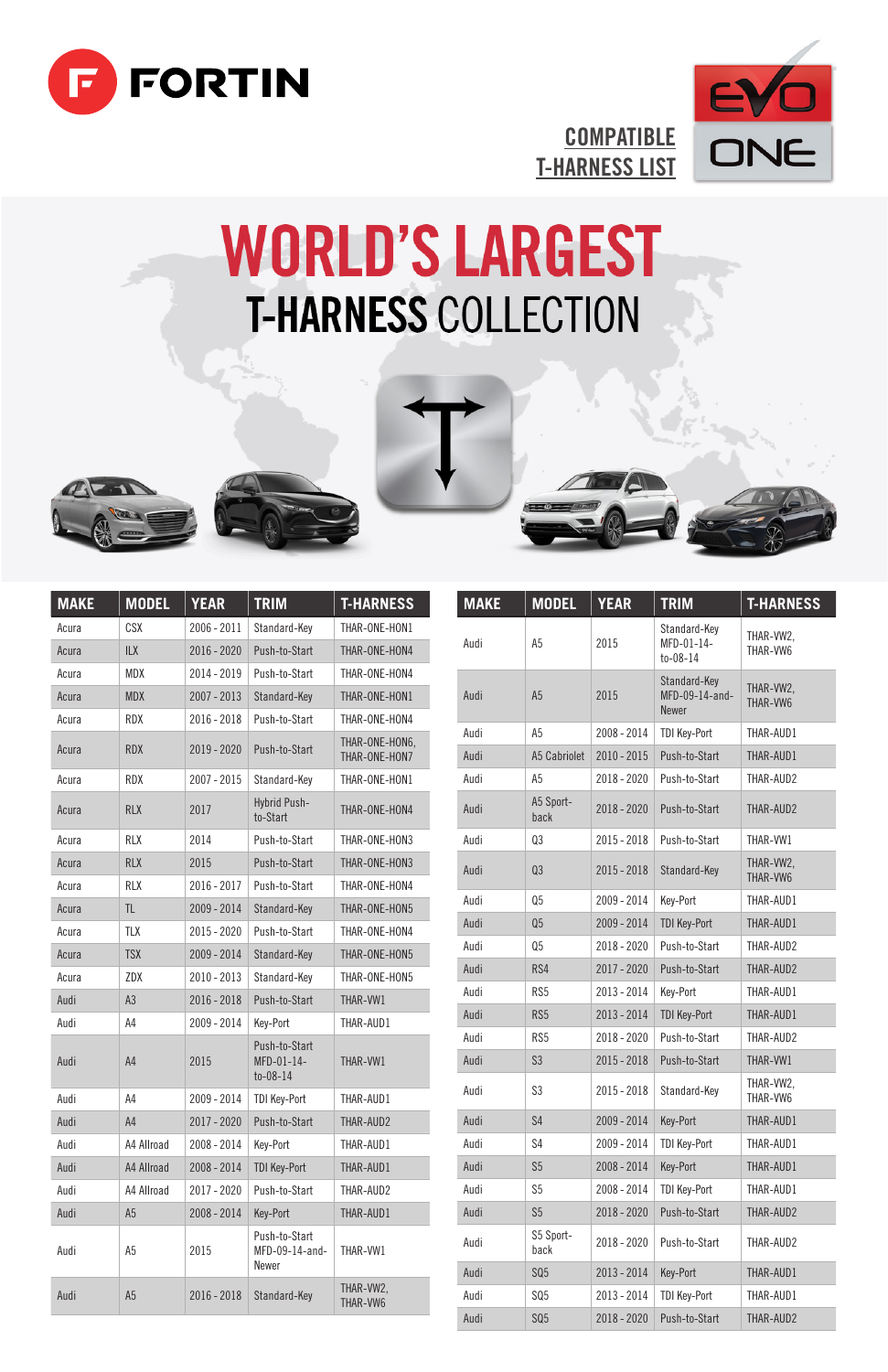| <b>MAKE</b>      | MODEL                  | YEAR          | <b>TRIM</b>             | <b>T-HARNESS</b>                |
|------------------|------------------------|---------------|-------------------------|---------------------------------|
| Buick            | Encore                 | 2017 - 2020   | Push-to-Start           | THAR-GM6                        |
| <b>Buick</b>     | Encore                 | 2013 - 2016   | Standard-Key            | THAR-GM1,<br>THAR-GM7           |
| Buick            | Envision               | 2017 - 2020   | Push-to-Start           | THAR-GM6,                       |
| <b>Buick</b>     | LaCrosse               | 2010 - 2018   | Push-to-Start           | THAR-GM6                        |
| Buick            | LaCrosse               | 2010 - 2016   | Standard-Key            | THAR-GM1.<br>THAR-GM7           |
| <b>Buick</b>     | Regal                  | 2011 - 2019   | Push-to-Start           | THAR-GM6                        |
| Buick            | Regal                  | 2010 - 2018   | Standard-Key            | THAR-GM1.<br>THAR-GM7           |
| <b>Buick</b>     | Verano                 | 2012 - 2017   | Push-to-Start           | THAR-GM6                        |
| Buick            | Verano                 | 2012 - 2017   | Standard-Kev            | THAR-GM1,<br>THAR-GM7           |
| Cadillac         | <b>ATS</b>             | 2013 - 2018   | Push-to-Start           | THAR-GM6                        |
| Cadillac         | CT <sub>6</sub>        | 2016 - 2018   | Push-to-Start           | THAR-GM6                        |
| Cadillac         | CTS-V                  | 2013 - 2016   | Sedan Push-to-<br>Start | THAR-GM6                        |
| Cadillac         | Encore                 | 2017 - 2020   | Push-to-Start           | THAR-GM6                        |
| Cadillac         | Envision               | 2017 - 2020   | Push-to-Start           | THAR-GM6                        |
| Cadillac         | Escalade               | 2015 - 2019   | Push-to-Start           | THAR-GM6                        |
| Cadillac         | Escalade               | 2007 - 2014   | Standard-Key            | THAR-GM4                        |
| Cadillac         | <b>SRX</b>             | 2010 - 2016   | Push-to-Start           | THAR-GM6                        |
| Cadillac         | XT4                    | 2019 - 2020   | Push-to-Start           | THAR-GM6                        |
| Cadillac         | XT <sub>5</sub>        | $2017 - 2019$ | Push-to-Start           | THAR-GM6                        |
| Cadillac         | <b>XTS</b>             | 2013 - 2018   | Push-to-Start           | THAR-GM6                        |
| Chevrolet        | Avalanche              | 2007 - 2013   | Standard-Key            | THAR-GM4                        |
| Chevrolet        | Blazer                 | 2019          | Push-to-Start           | THAR-GM6                        |
| Chevrolet        | Rolt                   | 2016 - 2019   | Push-to-Start           | THAR-GM6                        |
| <b>Chevrolet</b> | Camaro                 | 2016 - 2019   | Push-to-Start           | THAR-GM6                        |
| Chevrolet        | Camaro                 | 2010 - 2015   | Standard-Key            | THAR-GM1.<br>THAR-GM7           |
| Chevrolet        | <b>City Express</b>    | 2014 - 2017   | Standard-Key            | THAR-ONE-NIS2.<br>THAR-ONE-NIS5 |
| Chevrolet        | Colorado               | 2015 - 2020   | Standard-Key            | THAR-GM1,<br>THAR-GM7           |
| Chevrolet        | Corvette               | 2014 - 2019   | Push-to-Start           | THAR-GM6                        |
| Chevrolet        | Cruze                  | 2012 - 2019   | Push-to-Start           | THAR-GM6                        |
| Chevrolet        | Cruze                  | 2010 - 2019   | Standard-Key            | THAR-GM1,<br>THAR-GM7           |
| Chevrolet        | Equinox                | 2018 - 2020   | Push-to-Start           | THAR-GM6                        |
| Chevrolet        | Equinox                | 2010 - 2017   | Standard-Key            | THAR-GM1,<br>THAR-GM7           |
| Chevrolet        | Express                | 2008 - 2017   | Standard-Key            | THAR-GM4                        |
| Chevrolet        | <b>Express</b><br>2500 | 2008 - 2017   | Standard-Key            | THAR-GM4                        |
| Chevrolet        | Express<br>3500        | 2008 - 2017   | Standard-Key            | THAR-GM4                        |
| Chevrolet        | Impala                 | 2014 - 2018   | Push-to-Start           | THAR-GM6                        |
| Chevrolet        | Impala                 | 2019 -        | Push-to-Start           | THAR-GM6                        |
| Chevrolet        | Impala                 | 2014 - 2017   | Standard-Key            | THAR-GM1,<br>THAR-GM7           |
| Chevrolet        | Malibu                 | 2013 - 2020   | Push-to-Start           | THAR-GM6                        |
| Chevrolet        | Malibu                 | 2013 - 2015   | Standard-Key            | THAR-GM1.<br>THAR-GM7           |
| Chevrolet        | Orlando                | 2011 - 2015   | Standard-Key            | THAR-GM1,<br>THAR-GM7           |
| Chevrolet        | Silverado<br>1500      | 2019          | Limited<br>Standard-Key | THAR-GM5,<br>THAR-GM7           |
| Chevrolet        | Silverado<br>1500      | 2007 - 2013   | Premium-Pac-<br>kage    | THAR-GM4                        |
| Chevrolet        | Silverado<br>1500      | 2019 - 2020   | Push-to-Start           | THAR-GM6                        |

| <b>MAKE</b> | MODEL             | YEAR        | TRIM                 | <b>T-HARNESS</b>                   |
|-------------|-------------------|-------------|----------------------|------------------------------------|
| Chevrolet   | Silverado<br>1500 | 2007 - 2013 | Standard-Key         | THAR-GM4                           |
| Chevrolet   | Silverado<br>1500 | 2014 - 2016 | Standard-Key         | THAR-GM3.<br>THAR-GM5,<br>THAR-GM7 |
| Chevrolet   | Silverado<br>1500 | 2017 - 2018 | Standard-Kev         | THAR-GM5,<br>THAR-GM7              |
| Chevrolet   | Silverado<br>1500 | $2019 -$    | Standard-Key         | THAR-GM7                           |
| Chevrolet   | Silverado<br>2500 | 2007 - 2014 | Premium-Pac-<br>kage | THAR-GM4                           |
| Chevrolet   | Silverado<br>2500 | 2007 - 2014 | Standard-Key         | THAR-GM4                           |
| Chevrolet   | Silverado<br>2500 | 2015 - 2016 | Standard-Key         | THAR-GM3.<br>THAR-GM5.<br>THAR-GM7 |
| Chevrolet   | Silverado<br>2500 | 2017 - 2019 | Standard-Key         | THAR-GM5.<br>THAR-GM7              |
| Chevrolet   | Silverado<br>3500 | 2007 - 2014 | Premium-Pac-<br>kage | THAR-GM4                           |
| Chevrolet   | Silverado<br>3500 | 2007 - 2014 | Standard-Key         | THAR-GM4                           |
| Chevrolet   | Silverado<br>3500 | 2015 - 2016 | Standard-Key         | THAR-GM3,<br>THAR-GM5,<br>THAR-GM7 |
| Chevrolet   | Silverado<br>3500 | 2017 - 2019 | Standard-Key         | THAR-GM5.<br>THAR-GM7              |
| Chevrolet   | Sonic             | 2017 - 2018 | Push-to-Start        | THAR-GM6                           |
| Chevrolet   | Sonic             | 2012 - 2016 | Standard-Key         | THAR-GM1.<br>THAR-GM7              |
| Chevrolet   | Sonic             | 2017 - 2018 | Standard-Kev         | THAR-GM7                           |
| Chevrolet   | Spark             | 2016 - 2020 | Push-to-Start        | THAR-GM6                           |
| Chevrolet   | Spark             | 2012 - 2015 | Standard-Key         | THAR-GM7                           |
| Chevrolet   | Spark             | 2016 - 2020 | Standard-Key         | THAR-GM1.<br>THAR-GM7              |
| Chevrolet   | Suburban          | 2015 - 2019 | Push-to-Start        | THAR-GM6                           |
| Chevrolet   | Suburban          | 2007 - 2014 | Standard-Key         | THAR-GM4                           |
| Chevrolet   | Suburban          | 2015        | Standard-Key         | THAR-GM3.<br>THAR-GM5,<br>THAR-GM7 |
| Chevrolet   | Suburban          | 2016        | Standard-Key         | THAR-GM3.<br>THAR-GM5.<br>THAR-GM7 |
| Chevrolet   | Suburban          | 2017 - 2019 | Standard-Key         | THAR-GM5,<br>THAR-GM7              |
| Chevrolet   | Tahoe             | 2015 - 2019 | Push-to-Start        | THAR-GM6                           |
| Chevrolet   | Tahoe             | 2007 - 2014 | Standard-Key         | THAR-GM4                           |
| Chevrolet   | Tahoe             | 2015 - 2016 | Standard-Key         | THAR-GM3.<br>THAR-GM5.<br>THAR-GM7 |
| Chevrolet   | Tahoe             | 2017 - 2019 | Standard-Key         | THAR-GM5,<br>THAR-GM7              |
| Chevrolet   | Traverse          | 2018 - 2020 | Push-to-Start        | THAR-GM6                           |
| Chevrolet   | Trax              | 2013 - 2020 | Standard-Key         | THAR-GM1.<br>THAR-GM7              |
| Chrysler    | 200               | 2015 - 2017 | Push-to-Start        | THAR-CHR6                          |
| Chrysler    | 200               | 2011 - 2014 | Standard-Key         | THAR-CHR5                          |
| Chrysler    | 300               | 2011 - 2019 | Push-to-Start        | THAR-CHR6                          |
| Chrysler    | 300               | 2005 - 2007 | Standard-Key         | THAR-CHR5                          |
| Chrysler    | 300               | 2008 - 2011 | Standard-Key         | THAR-CHR4                          |
| Chrysler    | Aspen             | 2007 - 2009 | Standard-Key         | THAR-CHR5                          |
| Chrysler    | Pacifica          | 2017 - 2019 | Push-to-Start        | THAR-CHR6                          |
| Chrysler    | PT Cruiser        | 2006 - 2010 | Standard-Key         | THAR-CHR5                          |
| Chrysler    | Sebring           | 2007 - 2010 | Convertible          | THAR-CHR5                          |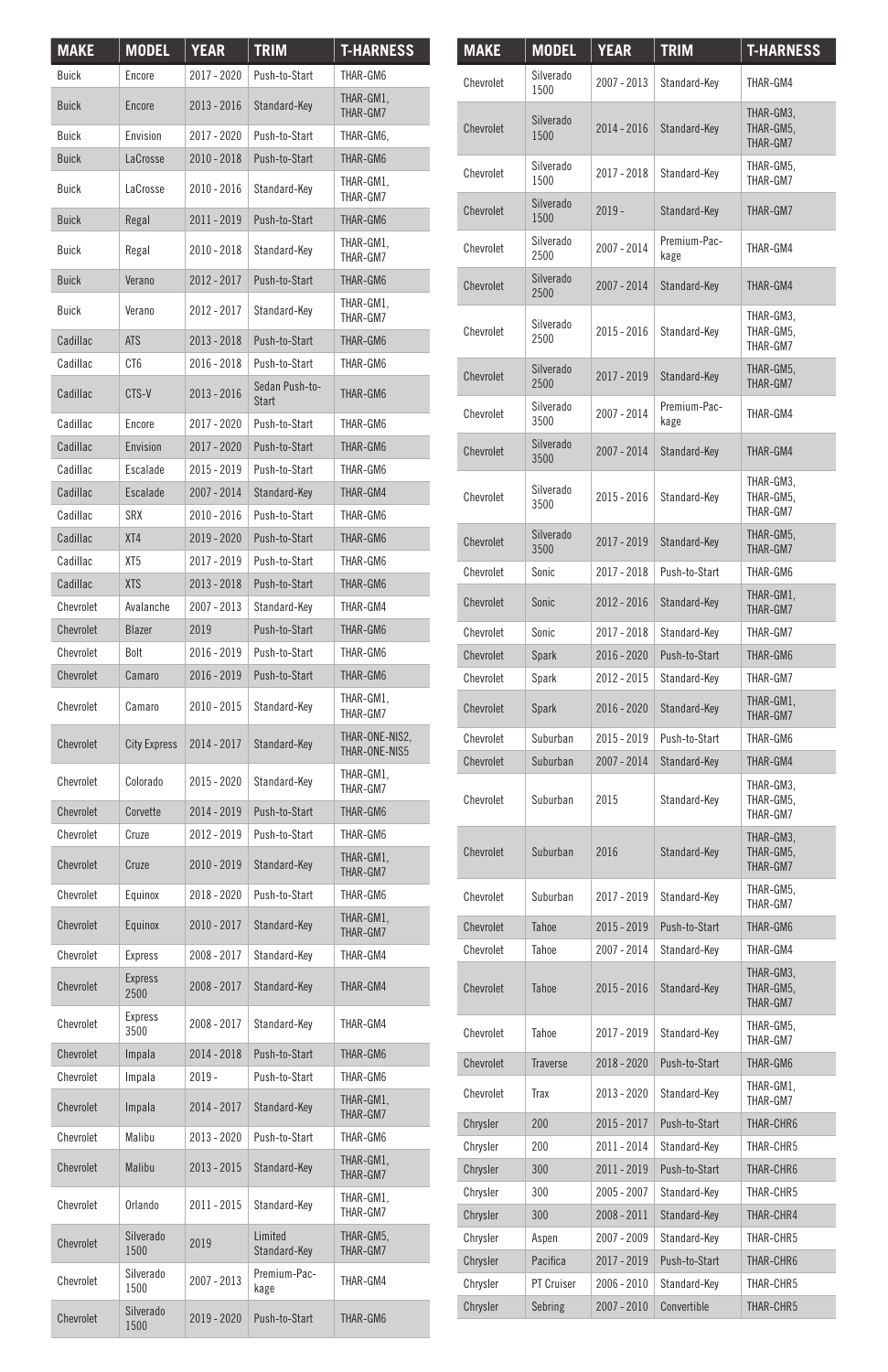| <b>MAKE</b> | <b>MODEL</b>        | <b>YEAR</b>   | <b>TRIM</b>                  | <b>T-HARNESS</b>        |
|-------------|---------------------|---------------|------------------------------|-------------------------|
| Chrysler    | Sebring             | 2007 - 2010   | Sedan                        | THAR-CHR5               |
| Chrysler    | Town and<br>Country | 2012 - 2016   | Push-to-Start                | THAR-CHR4               |
| Chrysler    | Town and<br>Country | 2008 - 2016   | Standard-Key                 | THAR-CHR4               |
| Dodge       | Avenger             | 2008 - 2014   | Standard-Key                 | THAR-CHR5               |
| Dodge       | Caliber             | 2007 - 2012   | Standard-Key                 | THAR-CHR5               |
| Dodge       | Challenger          | 2008 - 2014   | Push-to-Start                | THAR-CHR4               |
| Dodge       | Challenger          | 2015 - 2018   | Push-to-Start                | THAR-CHR6               |
| Dodge       | Challenger          | 2008 - 2014   | Standard-Key                 | THAR-CHR4               |
| Dodge       | Charger             | 2011 - 2018   | Push-to-Start                | THAR-CHR6               |
| Dodge       | Charger             | 2006 - 2007   | Standard-Key                 | THAR-CHR5               |
| Dodge       | Charger             | 2008 - 2010   | Standard-Kev                 | THAR-CHR4               |
| Dodge       | Dakota              | 2005 - 2011   | Standard-Key                 | THAR-CHR5               |
| Dodge       | Dart                | 2013 - 2016   | Standard-Key                 | THAR-CHR6               |
| Dodge       | Durango             | 2011 - 2013   | Push-to-Start                | THAR-CHR4               |
| Dodge       | Durango             | 2014 - 2020   | Push-to-Start                | THAR-CHR6               |
| Dodge       | Durango             | 2004 - 2009   | Standard-Key                 | THAR-CHR5               |
| Dodge       | Durango             | 2011 - 2013   | Standard-Key                 | THAR-CHR4               |
| Dodge       | Grand<br>Caravan    | 2008 - 2020   | Standard-Kev                 | THAR-CHR4               |
| Dodge       | Journey             | $2011 - 2020$ | Push-to-Start                | THAR-CHR6               |
| Dodge       | Journey             | 2008 - 2010   | Standard-Kev                 | THAR-CHR4               |
| Dodge       | Magnum              | 2005 - 2008   | SRT                          | THAR-CHR5               |
| Dodge       | Magnum              | 2005 - 2007   | Standard-Key                 | THAR-CHR5               |
| Dodge       | Magnum              | 2008          | Standard-Key                 | THAR-CHR4               |
| Dodge       | Nitro               | 2007 - 2011   | Standard-Key                 | THAR-CHR5               |
| Dodge       | Pick-Up             | 2010 - 2012   | Diesel                       | THAR-CHR4               |
| Dodge       | Pick-Up             | 2010 - 2012   | Gas                          | THAR-CHR4               |
| Dodge       | RAM                 | 2009 - 2011   | Diesel                       | THAR-CHR4               |
| Dodge       | <b>RAM</b>          | 2012 - 2012   | <b>Diesel</b>                | THAR-CHR4               |
| Dodge       | <b>RAM</b>          | 2006 - 2008   | Standard-Key                 | THAR-CHR5               |
| Ford        | C-Max               | 2013 - 2018   | Standard-Key                 | THAR-FOR1.<br>THAR-FOR4 |
| Ford        | EcoSport            | 2018 - 2020   | Push-to-Start                | THAR-FOR3               |
| Ford        | EcoSport            | 2018 - 2020   | Standard-Key                 | THAR-FOR3               |
| Ford        | Edge                | 2015 - 2020   | Push-to-Start                | THAR-FOR3               |
| Ford        | Edge                | 2007 - 2014   | Standard-Key                 | THAR-FOR1,<br>THAR-FOR4 |
| Ford        | Edge                | 2015 - 2019   | Standard-Key                 | THAR-FOR3               |
| Ford        | Edge                | $2020 -$      | Standard-Key<br>with keyless | THAR-FOR3               |
| Ford        | Escape              | 2008 - 2012   | Hybrid                       | THAR-FOR1.<br>THAR-FOR4 |
| Ford        | Escape              | 2008 - 2016   | Standard-Key                 | THAR-FOR1.<br>THAR-FOR4 |
| Ford        | Escape              | 2017 - 2018   | Standard-Key                 | THAR-FOR4               |
| Ford        | Escape              | $2020 -$      | Std-Kev-with-<br>Keyless     | THAR-FOR3               |
| Ford        | Escape              | $2020 -$      | Push-to-Start                | THAR-FOR3               |
| Ford        | Expedition          | 2015 - 2017   | Standard-Key                 | THAR-FOR1.<br>THAR-FOR4 |
| Ford        | Expedition          | 2018 - 2020   | Standard-Key                 | THAR-FOR3               |
| Ford        | Expedition          | 2018 - 2020   | Push-to-Start                | THAR-FOR3               |
| Ford        | Explorer            | 2016 - 2020   | Push-to-Start                | THAR-FOR3               |
| Ford        | Explorer            | 2011 - 2015   | Standard-Key                 | THAR-FOR1.<br>THAR-FOR4 |
| Ford        | Explorer            | 2016 - 2019   | Standard-Key                 | THAR-FOR2,<br>THAR-FOR3 |

| <b>MAKE</b> | <b>MODEL</b> | YEAR        | <b>TRIM</b>                 | <b>T-HARNESS</b>        |
|-------------|--------------|-------------|-----------------------------|-------------------------|
| Ford        | Explorer     | $2020 -$    | Standard-Key                | THAR-FOR3               |
| Ford        | $F-150$      | 2015 - 2020 | Push-to-Start               | THAR-FOR3               |
| Ford        | $F-150$      | 2011 - 2013 | Standard-Key                | THAR-FOR1.<br>THAR-FOR4 |
| Ford        | $F-150$      | 2014 - 2016 | Standard-Kev                | THAR-FOR1,<br>THAR-FOR4 |
| Ford        | $F-150$      | 2015        | Standard-Key                | THAR-FOR2.<br>THAR-FOR3 |
| Ford        | $F-150$      | 2017 - 2018 | Std-Key-with-<br>Keyless    | THAR-FOR2,<br>THAR-FOR3 |
| Ford        | $F-150$      | 2019 - 2020 | Std-Key-with-<br>Keyless    | THAR-FOR3               |
| Ford        | $F-150$      | 2017 - 2019 | Std-Key-without-<br>Keyless | THAR-FOR2               |
| Ford        | $F-250$      | 2017 - 2020 | Push-to-Start               | THAR-FOR3               |
| Ford        | $F-250$      | 2011 - 2016 | Standard-Key                | THAR-FOR1.<br>THAR-FOR4 |
| Ford        | $F-250$      | 2017        | Std-Key-with-<br>Keyless    | THAR-FOR2.<br>THAR-FOR3 |
| Ford        | $F-250$      | 2018 - 2020 | Std-Key-with-<br>Keyless    | THAR-FOR3               |
| Ford        | $F-250$      | 2017        | Std-Key-without-<br>Keyless | THAR-FOR2,<br>THAR-FOR3 |
| Ford        | $F-250$      | 2018 - 2019 | Std-Key-without-<br>Keyless | THAR-FOR3               |
| Ford        | $F-350$      | 2017 - 2020 | Push-to-Start               | THAR-FOR3               |
| Ford        | $F-350$      | 2011 - 2016 | Standard-Key                | THAR-FOR1.<br>THAR-FOR4 |
| Ford        | $F-350$      | $2017 -$    | Std-Key-with-<br>Keyless    | THAR-FOR2.<br>THAR-FOR3 |
| Ford        | $F - 350$    | 2018 - 2020 | Std-Key-with-<br>Keyless    | THAR-FOR3               |
| Ford        | $F-350$      | $2017 -$    | Std-Key-without-<br>Keyless | THAR-FOR2,<br>THAR-FOR3 |
| Ford        | $F-350$      | 2018 - 2019 | Std-Key-without-<br>Keyless | THAR-FOR3               |
| Ford        | $F-450$      | 2017 - 2020 | Push-to-Start               | THAR-FOR3               |
| Ford        | $F-450$      | 2011 - 2016 | Standard-Key                | THAR-FOR1,<br>THAR-FOR4 |
| Ford        | $F-450$      | 2017        | Std-Key-with-<br>Keyless    | THAR-FOR2,<br>THAR-FOR3 |
| Ford        | $F-450$      | 2018 - 2020 | Std-Key-with-<br>Keyless    | THAR-FOR3               |
| Ford        | $F-450$      | $2017 -$    | Std-Key-without-<br>Kevless | THAR-FOR2.<br>THAR-FOR3 |
| Ford        | $F-450$      | 2018 - 2019 | Std-Key-without-<br>Keyless | THAR-FOR3               |
| Ford        | $F-550$      | 2011 - 2016 | Standard-Kev                | THAR-FOR1.<br>THAR-FOR4 |
| Ford        | $F-550$      | 2017 - 2018 | Std-Key-with-<br>Keyless    | THAR-FOR2.<br>THAR-FOR3 |
| Ford        | Fiesta       | 2011 - 2019 | Standard-Key                | THAR-FOR1,<br>THAR-FOR4 |
| Ford        | Flex         | 2009 - 2016 | Standard-Key                | THAR-FOR1,<br>THAR-FOR4 |
| Ford        | Focus        | 2010 - 2015 | Standard-Key                | THAR-FOR1.<br>THAR-FOR4 |
| Ford        | Focus        | 2016 - 2018 | Standard-Key                | THAR-FOR4               |
| Ford        | Fusion       | $2013 -$    | Hybrid                      | THAR-FOR2               |
| Ford        | Fusion       | 2014 - 2019 | Hybrid                      | THAR-FOR2.<br>THAR-FOR3 |
| Ford        | Fusion       | 2014 - 2020 | Hybrid Push-<br>to-Start    | THAR-FOR3               |
| Ford        | Fusion       | 2014 - 2020 | Push-to-Start               | THAR-FOR3               |
| Ford        | Fusion       | 2010 - 2012 | Standard-Key                | THAR-FOR1,<br>THAR-FOR4 |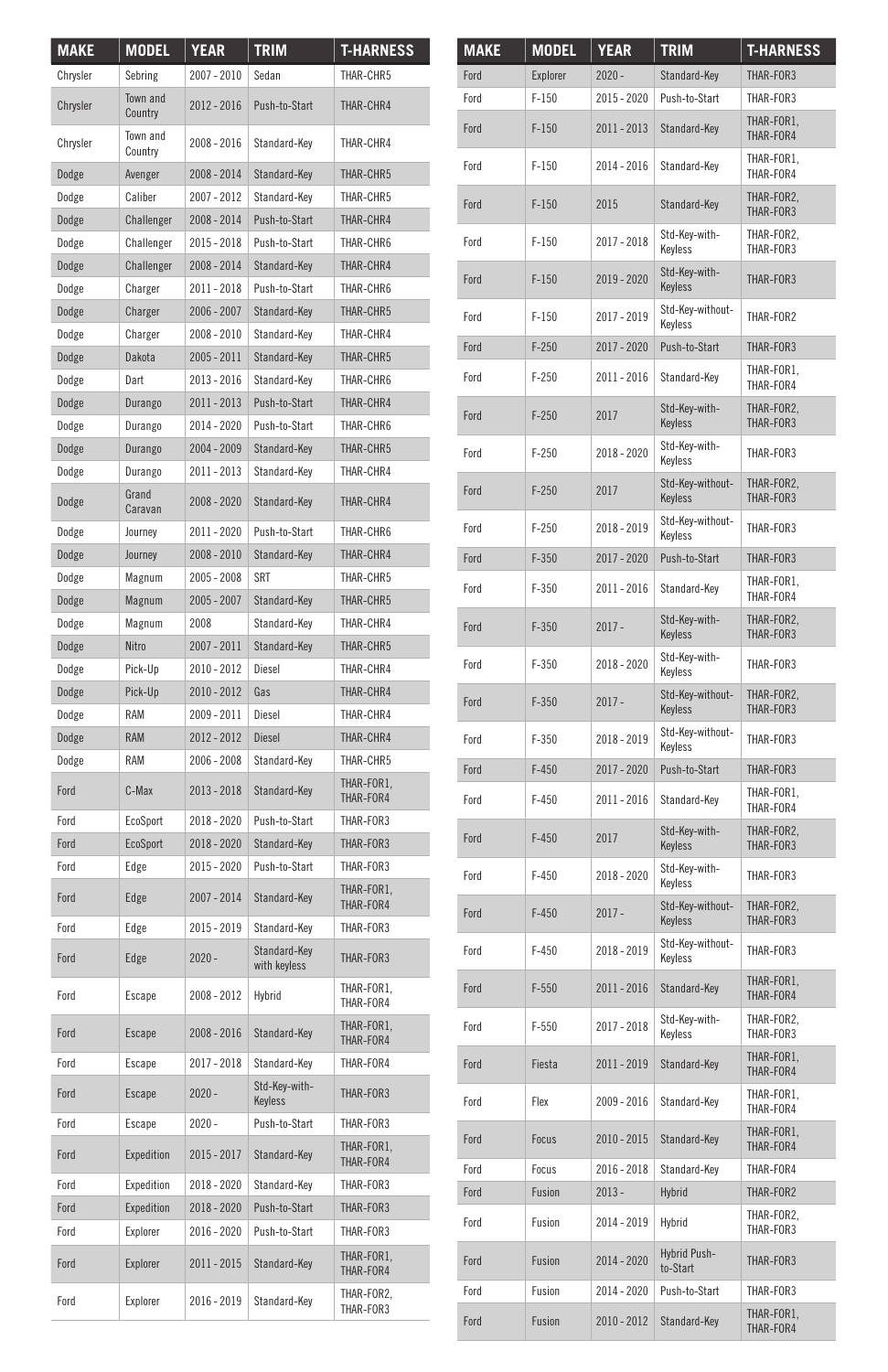| <b>MAKE</b> | MODEL              | YEAR          | <b>TRIM</b>                  | <b>T-HARNESS</b>                   |
|-------------|--------------------|---------------|------------------------------|------------------------------------|
| Ford        | Fusion             | $2013 -$      | Standard-Key                 | THAR-FOR2                          |
| Ford        | Fusion             | 2014 - 2016   | Standard-Key                 | THAR-FOR2,<br>THAR-FOR3            |
| Ford        | Fusion             | $2020 -$      | Std-Key-with-<br>Keyless     | THAR-FOR3                          |
| Ford        | Mondeo             | 2014 - 2018   | Hybrid Push-<br>to-Start     | THAR-FOR3                          |
| Ford        | Mondeo             | 2014 - 2018   | Push-to-Start                | THAR-FOR3                          |
| Ford        | Mondeo             | 2014 - 2018   | Standard-Key                 | THAR-FOR3                          |
| Ford        | Mustang            | 2015 - 2018   | Push-to-Start                | THAR-FOR3                          |
| Ford        | Mustang            | 2010 - 2014   | Standard-Key                 | THAR-FOR1.<br>THAR-FOR4            |
| Ford        | Ranger             | 2019 - 2020   | Push-to-Start                | THAR-FOR3                          |
| Ford        | Ranger             | $2020 -$      | Std-Key-with-<br>Keyless     | THAR-FOR3                          |
| Ford        | Taurus             | 2008 - 2016   | Standard-Key                 | THAR-FOR1,<br>THAR-FOR4            |
| Ford        | <b>Transit</b>     | 2015 - 2019   | Standard-Key                 | THAR-FOR1,<br>THAR-FOR4            |
| Ford        | Transit            | $2020 -$      | Standard-Key<br>with keyless | THAR-FOR3                          |
| Ford        | Transit<br>Connect | 2019          | Push-to-Start                | THAR-FOR3                          |
| Ford        | Transit<br>Connect | 2014 - 2018   | Standard-Key                 | THAR-FOR1.<br>THAR-FOR4            |
| Ford        | Transit<br>Connect | 2019 - 2020   | Standard-Key                 | THAR-FOR3                          |
| <b>GMC</b>  | Acadia             | 2017 - 2020   | Push-to-Start                | THAR-GM6                           |
| <b>GMC</b>  | Canyon             | 2015 - 2020   | Standard-Key                 | THAR-GM1,<br>THAR-GM7              |
| <b>GMC</b>  | Savana             | 2008 - 2017   | Standard-Key                 | THAR-GM4                           |
| <b>GMC</b>  | Sierra 1500        | 2007 - 2012   | Premium-Pac-<br>kage         | THAR-GM4                           |
| GMC         | Sierra 1500        | 2019 - 2020   | Push-to-Start                | THAR-GM6                           |
| <b>GMC</b>  | Sierra 1500        | 2007 - 2013   | Standard-Key                 | THAR-GM4                           |
| GMC         | Sierra 1500        | 2014 - 2016   | Standard-Key                 | THAR-GM3,<br>THAR-GM5,<br>THAR-GM7 |
| <b>GMC</b>  | Sierra 1500        | $2017 - 2018$ | Standard-Key                 | THAR-GM5,<br>THAR-GM7              |
| <b>GMC</b>  | Sierra 1500        | 2019          | Standard-Key                 | THAR-GM7                           |
| <b>GMC</b>  | Sierra 2500        | 2007 - 2014   | Premium-Pac-<br>kage         | THAR-GM4                           |
| <b>GMC</b>  | Sierra 2500        | 2007 - 2014   | Standard-Key                 | THAR-GM4                           |
| <b>GMC</b>  | Sierra 2500        | 2015 - 2016   | Standard-Key                 | THAR-GM3,<br>THAR-GM5,<br>THAR-GM7 |
| GMC         | Sierra 2500        | 2017 - 2019   | Standard-Key                 | THAR-GM5,<br>THAR-GM7              |
| GMC         | Sierra 3500        | 2007 - 2014   | Premium-Pac-<br>kage         | THAR-GM4                           |
| GMC         | Sierra 3500        | 2007 - 2014   | Standard-Key                 | THAR-GM4                           |
| GMC         | Sierra 3500        | $2015 - 2016$ | Standard-Key                 | THAR-GM3,<br>THAR-GM5,<br>THAR-GM7 |
| <b>GMC</b>  | Sierra 3500        | 2017 - 2019   | Standard-Key                 | THAR-GM5.<br>THAR-GM7              |
| <b>GMC</b>  | Sierra HD          | 2007 - 2014   | Standard-Key                 | THAR-GM4                           |
| <b>GMC</b>  | Sierra HD          | 2015 - 2016   | Standard-Key                 | THAR-GM3,<br>THAR-GM5,<br>THAR-GM7 |
| <b>GMC</b>  | Terrain            | 2018 - 2020   | Push-to-Start                | THAR-GM6                           |
| GMC         | Terrain            | 2010 - 2017   | Standard-Key                 | THAR-GM1.<br>THAR-GM7              |

| <b>MAKE</b> | <b>MODEL</b>        | <b>YEAR</b> | <b>TRIM</b>                     | <b>T-HARNESS</b>                   |
|-------------|---------------------|-------------|---------------------------------|------------------------------------|
| <b>GMC</b>  | Yukon               | 2015 - 2019 | Push-to-Start                   | THAR-GM6                           |
| <b>GMC</b>  | Yukon               | 2007 - 2014 | Standard-Key                    | THAR-GM4                           |
| <b>GMC</b>  | Yukon               | 2015 - 2016 | Standard-Key                    | THAR-GM3.<br>THAR-GM5.<br>THAR-GM7 |
| <b>GMC</b>  | Yukon               | 2017 - 2019 | Standard-Key                    | THAR-GM5.<br>THAR-GM7              |
| Honda       | Accord              | 2013 - 2017 | <b>Hybrid Push-</b><br>to-Start | THAR-ONE-HON3                      |
| Honda       | Accord              | 2013 - 2017 | Push-to-Start                   | THAR-ONE-HON3                      |
| Honda       | Accord              | 2008 - 2012 | Standard-Key                    | THAR-ONE-HON5                      |
| Honda       | Accord              | 2013 - 2017 | Standard-Key                    | THAR-ONE-HON2                      |
| Honda       | Accord<br>Crosstour | 2013 - 2015 | Push-to-Start                   | THAR-ONE-HON3                      |
| Honda       | Accord<br>Crosstour | 2010 - 2012 | Standard-Key                    | THAR-ONE-HON5                      |
| Honda       | Accord<br>Crosstour | 2013 - 2015 | Standard-Key                    | THAR-ONE-HON2                      |
| Honda       | Civic               | 2006 - 2011 | Hybrid                          | THAR-ONE-HON1                      |
| Honda       | Civic               | 2012 - 2013 | Hybrid                          | THAR-ONE-HON2                      |
| Honda       | Civic               | 2014 - 2015 | Push-to-Start                   | THAR-ONE-HON3                      |
| Honda       | Civic               | 2016 - 2020 | Push-to-Start                   | THAR-ONE-HON6,<br>THAR-ONE-HON7    |
| Honda       | Civic               | 2006 - 2011 | Standard-Key                    | THAR-ONE-HON1                      |
| Honda       | Civic               | 2012 - 2020 | Standard-Key                    | THAR-ONE-HON2                      |
| Honda       | $CR-V$              | 2015 - 2016 | Push-to-Start                   | THAR-ONF-HON3                      |
| Honda       | $CR-V$              | 2017 - 2020 | Push-to-Start                   | THAR-ONE-HON6.<br>THAR-ONE-HON7    |
| Honda       | CR-V                | 2007 - 2011 | Standard-Key                    | THAR-ONF-HON1                      |
| Honda       | CR-V                | 2012 - 2019 | Standard-Key                    | THAR-ONE-HON2                      |
| Honda       | $CR-Z$              | 2011 - 2016 | Hybrid                          | THAR-ONE-HON1                      |
| Honda       | Fit                 | 2015 - 2020 | Push-to-Start                   | THAR-ONE-HON4                      |
| Honda       | Fit                 | 2009 - 2014 | Standard-Key                    | THAR-ONE-HON1                      |
| Honda       | Fit                 | 2015 - 2020 | Standard-Key                    | THAR-ONE-HON2                      |
| Honda       | HR-V                | 2016 - 2020 | Push-to-Start                   | THAR-ONE-HON4                      |
| Honda       | HR-V                | 2016 - 2020 | Standard-Key                    | THAR-ONE-HON2                      |
| Honda       | Insight             | 2010 - 2014 | Standard-Key                    | THAR-ONE-HON1                      |
| Honda       | Odyssey             | 2014 - 2017 | Push-to-Start                   | THAR-ONE-HON4                      |
| Honda       | Odyssey             | 2018 - 2020 | Push-to-Start                   | THAR-ONE-HON6,<br>THAR-ONE-HON7    |
| Honda       | Passport            | 2019        | Push-to-Start                   | THAR-ONE-HON4                      |
| Honda       | Pilot               | 2016 - 2020 | Push-to-Start                   | THAR-ONE-HON4                      |
| Honda       | Pilot               | 2009 - 2015 | Standard-Kev                    | THAR-ONE-HON5                      |
| Honda       | Ridgeline           | 2017 - 2019 | Push-to-Start                   | THAR-ONE-HON4                      |
| Hyundai     | Accent              | 2017        | N-Key                           | THAR-ONE-KHY2                      |
| Hyundai     | Accent              | 2000 - 2011 | Standard-Key                    | THAR-ONE-KHY1                      |
| Hyundai     | Accent              | 2012 - 2016 | Standard-Key                    | THAR-ONE-KHY2                      |
| Hyundai     | Accent              | 2018 - 2020 | Std-Key-with-<br>Keyless        | THAR-ONE-KHY2                      |
| Hyundai     | Accent              | 2018 - 2020 | Std-Key-without-<br>Keyless     | THAR-ONE-KHY2                      |
| Hyundai     | Accent              | $2017 -$    | T-Key                           | THAR-ONE-KHY2                      |
| Hyundai     | Azera               | 2007 - 2011 | Standard-Key                    | THAR-ONE-KHY1                      |
| Hyundai     | Elantra             | 2001 - 2010 | Standard-Key                    | THAR-ONE-KHY1                      |
| Hyundai     | Elantra             | 2011 - 2020 | Standard-Key                    | THAR-ONE-KHY2                      |
| Hyundai     | Elantra GT          | 2013 - 2020 | Standard-Key                    | THAR-ONE-KHY2                      |
| Hyundai     | Elantra<br>Touring  | 2009 - 2012 | Standard-Key                    | THAR-ONE-KHY1                      |
| Hyundai     | Entourage           | 2007 - 2010 | Standard-Key                    | THAR-ONE-KHY1                      |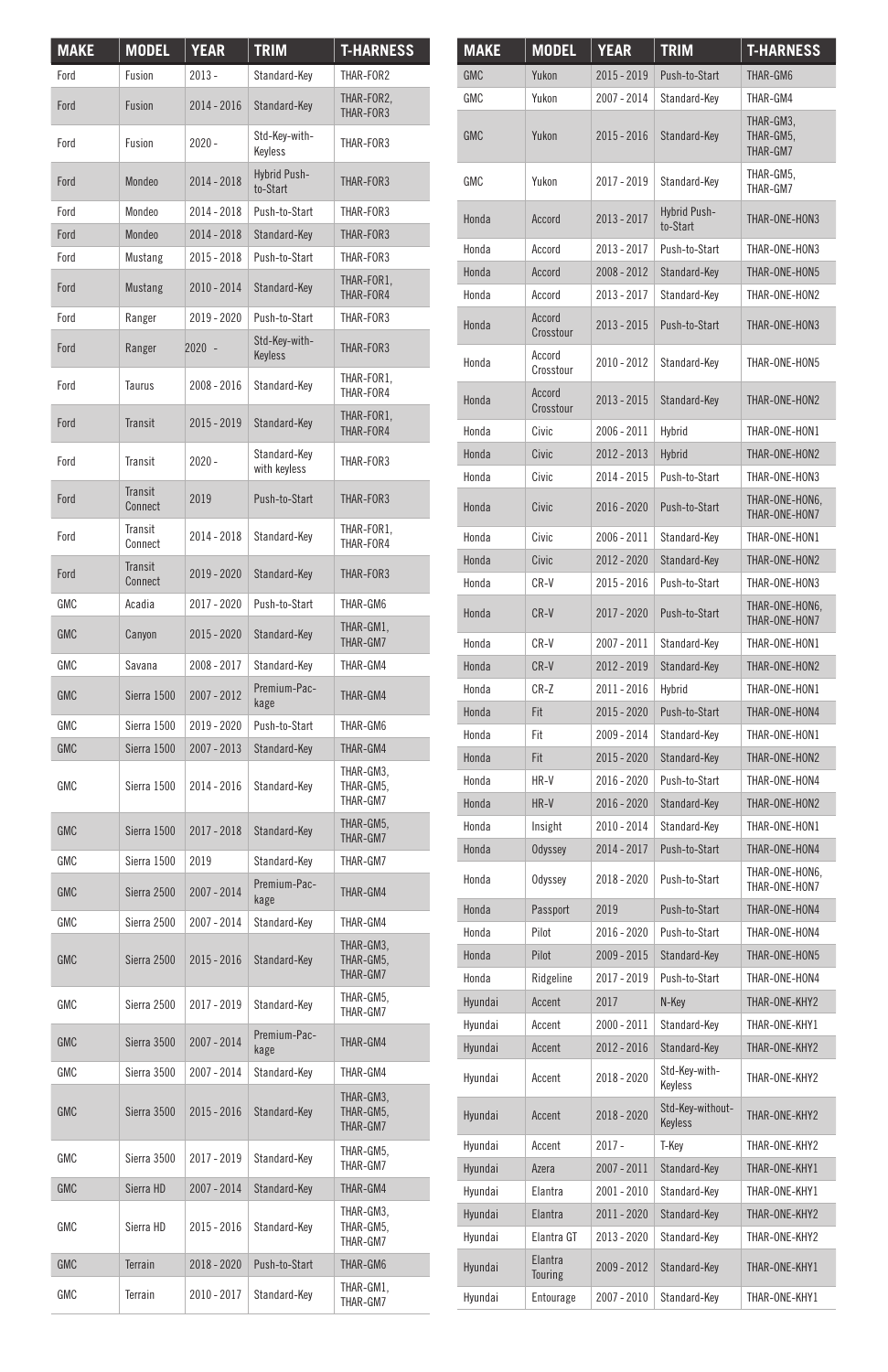| <b>MAKE</b> | MODEL       | <b>YEAR</b> | <b>TRIM</b>                     | <b>T-HARNESS</b>                |
|-------------|-------------|-------------|---------------------------------|---------------------------------|
| Hvundai     | Genesis     | 2009 - 2012 | Coupe                           | THAR-ONE-KHY1                   |
| Hyundai     | Genesis     | 2013 - 2015 | Coupe                           | THAR-ONF-KHY2                   |
| Hyundai     | loniq       | 2018 - 2020 | <b>Hybrid Stan-</b><br>dard-Key | THAR-ONE-KHY2                   |
| Hyundai     | Kona        | 2018 - 2020 | Standard-Kev                    | THAR-ONE-KHY2                   |
| Hyundai     | Palissade   | 2020        | Standard-Key                    | THAR-ONF-KHY2                   |
| Hyundai     | Santa Fe    | 2001 - 2012 | Standard-Key                    | THAR-ONE-KHY1                   |
| Hyundai     | Santa Fe    | 2013 - 2020 | Standard-Key                    | THAR-ONE-KHY2                   |
| Hyundai     | Santa Fe XL | 2013 - 2019 | Standard-Key                    | THAR-ONE-KHY2                   |
| Hvundai     | Sonata      | 1999 - 2010 | Standard-Kev                    | THAR-ONE-KHY1                   |
| Hyundai     | Sonata      | 2011 - 2019 | Standard-Key                    | THAR-ONE-KHY2                   |
| Hvundai     | Tiburon     | 2002 - 2008 | Standard-Key                    | THAR-ONE-KHY1                   |
| Hyundai     | Tucson      | 2004 - 2009 | Standard-Key                    | THAR-ONE-KHY1                   |
| Hyundai     | Tucson      | 2010 - 2020 | Standard-Key                    | THAR-ONE-KHY2                   |
| Hyundai     | Veloster    | 2015 - 2019 | Standard-Key                    | THAR-ONE-KHY2                   |
| Hyundai     | Venue       | 2020        | Standard-Key                    | THAR-ONE-KHY2                   |
| Hyundai     | Veracruz    | 2007 - 2012 | Standard-Key                    | THAR-ONE-KHY1                   |
| Hyundai     | XG300       | 2001 - 2005 | Standard-Key                    | THAR-ONE-KHY1                   |
| Infiniti    | EX35        | 2008 - 2012 | Push-to-Start                   | THAR-NIS1                       |
| Infiniti    | EX37        | 2012 - 2013 | Push-to-Start                   | THAR-NIS1                       |
| Infiniti    | <b>FX35</b> | 2009 - 2013 | Push-to-Start                   | THAR-NIS1                       |
| Infiniti    | <b>FX37</b> | 2013        | Push-to-Start                   | THAR-NIS1                       |
| Infiniti    | <b>FX45</b> | 2009        | Push-to-Start                   | THAR-NIS1                       |
| Infiniti    | <b>FX50</b> | 2009 - 2013 | Push-to-Start                   | THAR-NIS1                       |
| Infiniti    | G25         | 2011 - 2013 | Push-to-Start                   | THAR-NIS1                       |
| Infiniti    | G35         | 2007 - 2009 | Push-to-Start                   | THAR-NIS1                       |
| Infiniti    | G35         | 2003 - 2004 | Standard-Key                    | THAR-ONF-NIS2                   |
| Infiniti    | G37         | 2008 - 2013 | Push-to-Start                   | THAR-NIS1                       |
| Infiniti    | JX35        | 2013 - 2014 | Push-to-Start                   | THAR-NIS4                       |
| Infiniti    | M35H        | 2012 - 2013 | Push-to-Start                   | THAR-NIS1                       |
| Infiniti    | M37         | 2010 - 2013 | Push-to-Start                   | THAR-NIS1                       |
| Infiniti    | M56         | 2010 - 2013 | Push-to-Start                   | THAR-NIS1                       |
| Infiniti    | Q40         | 2015        | Push-to-Start                   | THAR-NIS1                       |
| Infiniti    | Q50         | 2014 - 2020 | Push-to-Start                   | THAR-NIS4                       |
| Infiniti    | Q50 Hybrid  | 2014 - 2020 | Push-to-Start                   | THAR-NIS4                       |
| Infiniti    | Q50 2.0T    | 2016 - 2020 | Push-to-Start                   | THAR-NIS4                       |
| Infiniti    | Q60         | 2014 - 2015 | Push-to-Start                   | THAR-NIS1                       |
| Infiniti    | 060         | 2017 - 2020 | Push-to-Start                   | THAR-NIS4                       |
| Infiniti    | Q70         | 2014 - 2018 | Push-to-Start                   | THAR-NIS1                       |
| Infiniti    | Q70L        | 2015 - 2019 | Push-to-Start                   | THAR-NIS1                       |
| Infiniti    | QX50        | 2014 - 2017 | Push-to-Start                   | THAR-NIS1                       |
| Infiniti    | QX50        | 2019 - 2020 | Push-to-Start                   | THAR-NIS3                       |
| Infiniti    | QX56        |             | 2008 - 2010   Intelligent-Key   | THAR-ONE-NIS2,<br>THAR-ONE-NIS5 |
| Infiniti    | QX56        | 2011-2013   | Push-to-Start                   | THAR-NIS1                       |
| Infiniti    | QX56        | 2004 - 2010 | Standard-Key                    | THAR-ONE-NIS2.<br>THAR-ONE-NIS5 |
| Infiniti    | QX60        | 2014 - 2020 | Push-to-Start                   | THAR-NIS4                       |
| Infiniti    | 0X70        | 2014 - 2017 | Push-to-Start                   | THAR-NIS1                       |
| Infiniti    | QX80        | 2014 - 2019 | Push-to-Start                   | THAR-NIS1                       |
| Jeep        | Cherokee    | 2014 - 2020 | Push-to-Start                   | THAR-CHR6                       |
| Jeep        | Cherokee    | 2014 - 2018 | Standard-Key                    | THAR-CHR6                       |
| Jeep        | Commander   | 2006 - 2007 | Standard-Key                    | THAR-CHR5                       |
| Jeep        | Commander   | 2008 - 2011 | Standard-Key                    | THAR-CHR4                       |
| Jeep        | Compass     | 2017 - 2019 | Push-to-Start                   | THAR-CHR6                       |
| Jeep        | Compass     | 2007 - 2017 | Standard-Key                    | THAR-CHR5                       |

| <b>MAKE</b> | <b>MODEL</b>      | <b>YEAR</b>   | <b>TRIM</b>                   | <b>T-HARNESS</b> |
|-------------|-------------------|---------------|-------------------------------|------------------|
| Jeep        | Gladiator         | $2020 -$      | Push-to-Start                 | THAR-CHR6        |
| Jeep        | Grand<br>Cherokee | 2014 - 2018   | Diesel Push-to-<br>Start      | THAR-CHR6        |
| Jeep        | Grand<br>Cherokee | 2011 - 2013   | Push-to-Start                 | THAR-CHR4        |
| Jeep        | Grand<br>Cherokee | 2014 - 2020   | Push-to-Start                 | THAR-CHR6        |
| Jeep        | Grand<br>Cherokee | 2005 - 2007   | Standard-Key                  | THAR-CHR5        |
| Jeep        | Grand<br>Cherokee | 2008 - 2013   | Standard-Key                  | THAR-CHR4        |
| Jeep        | Liberty           | $2008 - 2013$ | Standard-Key                  | THAR-CHR5        |
| Jeep        | Patriot           | 2007 - 2017   | Standard-Kev                  | THAR-CHR5        |
| Jeep        | Renegade          | 2015 - 2018   | Push-to-Start                 | THAR-CHR6        |
| Jeep        | Wrangler          | 2018 - 2020   | Push-to-Start                 | THAR-CHR6        |
| Jeep        | Wrangler          | 2007 - 2018   | Standard-Key                  | THAR-CHR5        |
| Kia         | Amanti            | 2004 - 2009   | Standard-Key                  | THAR-ONE-KHY1    |
| Kia         | Borrego           | 2008 - 2011   | Standard-Key                  | THAR-ONE-KHY1    |
| Kia         | Forte             | 2010 - 2013   | Standard-Key                  | THAR-ONE-KHY1    |
| Kia         | Forte             | 2014 - 2020   | Standard-Key                  | THAR-ONE-KHY2    |
| Kia         | Forte 5           | 2010 - 2013   | Standard-Key                  | THAR-ONE-KHY1    |
| Kia         | Forte 5           | 2014 - 2020   | Standard-Key                  | THAR-ONE-KHY2    |
| Kia         | <b>Magentis</b>   | 2007 - 2011   | Standard-Kev                  | THAR-ONE-KHY1    |
| Kia         | Niro              | 2017 - 2019   | Hybrid Stan-<br>dard-Key      | THAR-ONE-KHY2    |
| Kia         | <b>Optima</b>     | 2007 - 2010   | Standard-Key                  | THAR-ONE-KHY1    |
| Kia         | Optima            | 2011 - 2018   | Standard-Kev                  | THAR-ONE-KHY2    |
| Kia         | Rio               | 2005 - 2011   | Standard-Kev                  | THAR-ONE-KHY1    |
| Kia         | Rio               | 2012 - 2020   | Standard-Key                  | THAR-ONE-KHY2    |
| Kia         | Rio 5             | 2008 - 2011   | Standard-Key                  | THAR-ONE-KHY1    |
| Kia         | Rio 5             | 2012 - 2020   | Standard-Key                  | THAR-ONE-KHY2    |
| Kia         | Rondo             | 2007 - 2012   | Standard-Key                  | THAR-ONE-KHY1    |
| Kia         | Rondo             | 2014 - 2017   | Standard-Key                  | THAR-ONE-KHY2    |
| Kia         | Sedona            | 2002 - 2014   | Standard-Key                  | THAR-ONE-KHY1    |
| Kia         | Sedona            | 2015 - 2020   | Standard-Key                  | THAR-ONE-KHY2    |
| Kia         | Seltos            | 2021          | Standard-Key                  | THAR-ONE-KHY2    |
| Kia         | Sorento           | 2004 - 2009   | Standard-Key                  | THAR-ONE-KHY1    |
| Kia         | Sorento           | 2010 - 2020   | Standard-Key                  | THAR-ONE-KHY2    |
| Kia         | Soul              | 2010 - 2013   | Standard-Key                  | THAR-ONE-KHY1    |
| Kia         | Soul              | 2014 - 2020   | Standard-Key                  | THAR-ONE-KHY2    |
| Kia         | Sportage          | 2005 - 2010   | Standard-Kev                  | THAR-ONE-KHY1    |
| Kia         | Sportage          | 2011 - 2020   | Standard-Key                  | THAR-ONE-KHY2    |
| Kia         | <b>XCeed</b>      | 2019 - 2020   | Standard-Key                  | THAR-ONF-KHY2    |
| Lexus       | <b>ES 300</b>     | 2016 - 2018   | Push-to-Start<br>Hybrid Push- | THAR-TOY6        |
| Lexus       | <b>ES 300h</b>    | 2013 - 2018   | to-Start                      | THAR-TOY6        |
| Lexus       | ES 350            | 2013 - 2018   | Push-to-Start                 | THAR-TOY6        |
| Lexus       | <b>GS 200t</b>    | 2016 - 2017   | Push-to-Start                 | THAR-TOY6        |
| Lexus       | GS 350            | 2013 - 2020   | Push-to-Start                 | THAR-TOY6        |
| Lexus       | GS 450h           | 2013 - 2015   | Hybrid Push-<br>to-Start      | THAR-TOY6        |
| Lexus       | <b>IS 200t</b>    | 2016 - 2017   | Push-to-Start                 | THAR-TOY6        |
| Lexus       | IS 250            | 2014 - 2015   | Push-to-Start                 | THAR-TOY6        |
| Lexus       | IS 300            | 2016 - 2018   | Push-to-Start                 | THAR-TOY6        |
| Lexus       | IS 350            | 2014 - 2018   | Push-to-Start                 | THAR-TOY6        |
| Lexus       | <b>NX 200t</b>    | 2016 - 2017   | Push-to-Start                 | THAR-TOY6        |
| Lexus       | NX 300            | 2018 - 2020   | Push-to-Start                 | THAR-TOY6        |
| Lexus       | <b>RC 300</b>     | $2016 - 2017$ | Push-to-Start                 | THAR-TOY6        |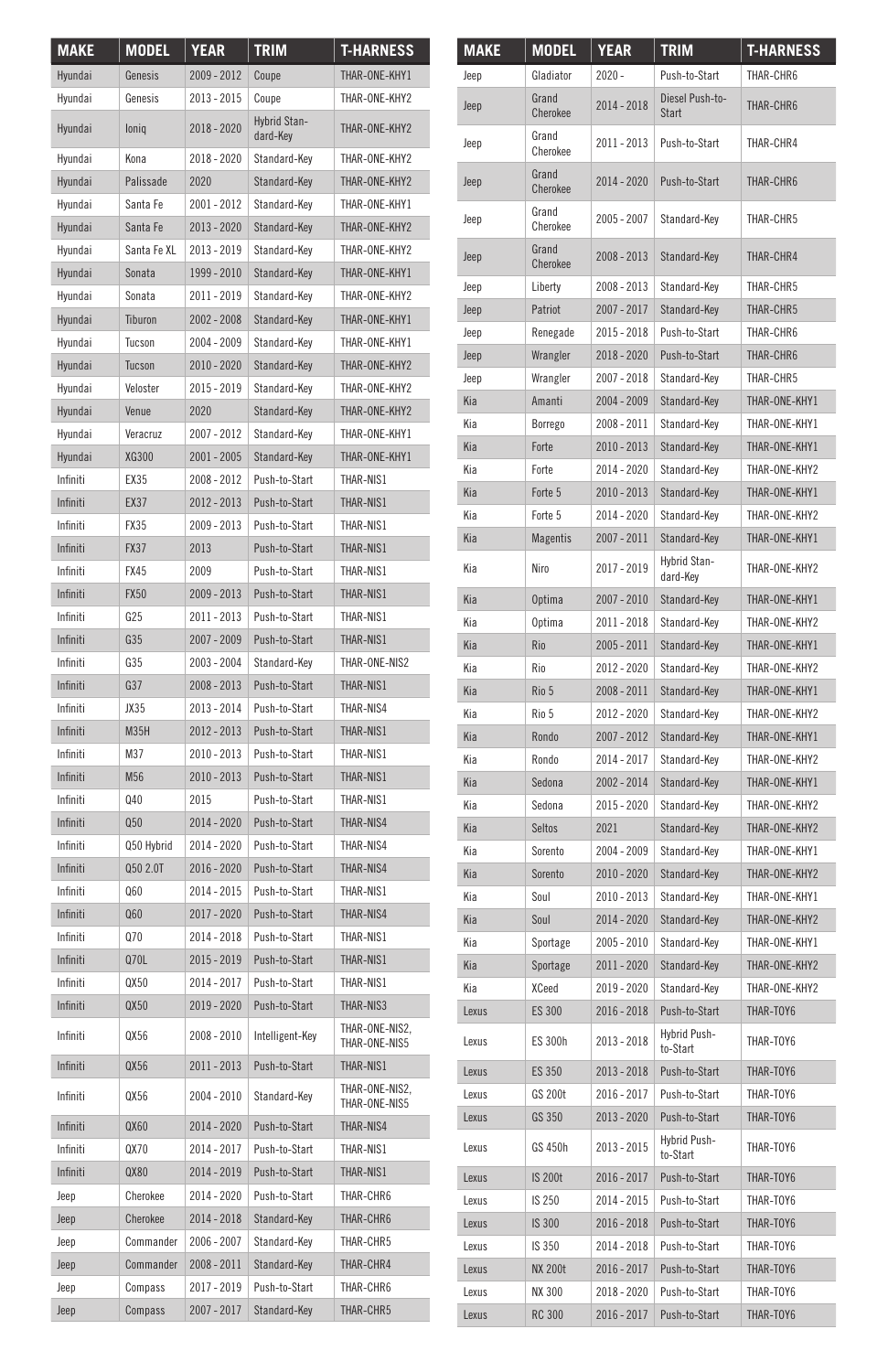| <b>MAKE</b>   | <b>MODEL</b>      | <b>YEAR</b> | <b>TRIM</b>                       | <b>T-HARNESS</b>                |
|---------------|-------------------|-------------|-----------------------------------|---------------------------------|
| Lexus         | <b>RC 350</b>     | 2014 - 2018 | Push-to-Start                     | THAR-TOY6                       |
| Lexus         | <b>RX 350</b>     | 2016 - 2020 | Push-to-Start                     | THAR-TOY6                       |
| Lexus         | <b>UX 250H</b>    | 2019        | Hybrid Push-<br>to-Start          | THAR-TOY13                      |
| Lincoln       | Aviator           | 2020        | Push-to-Start                     | THAR-FOR3                       |
| Lincoln       | Continental       | 2017 - 2020 | Push-to-Start                     | THAR-FOR3                       |
| Lincoln       | Cosair            | 2020        | Push-to-Start                     | THAR-FOR3                       |
| Lincoln       | <b>MKC</b>        | 2015 - 2019 | Push-to-Start                     | THAR-FOR3                       |
| Lincoln       | <b>MKX</b>        | 2017        | Push-to-Start                     | THAR-FOR3                       |
| I incoln      | <b>MKX</b>        | 2008 - 2013 | Standard-Key                      | THAR-FOR1.<br>THAR-FOR4         |
| Lincoln       | <b>MKZ</b>        | 2013 - 2019 | Hybrid Push-<br>to-Start          | THAR-FOR3                       |
| Lincoln       | <b>MKZ</b>        | 2013 - 2019 | Push-to-Start                     | THAR-FOR3                       |
| Lincoln       | <b>Nautilus</b>   | 2019 - 2020 | Push-to-Start                     | THAR-FOR3                       |
| Lincoln       | Navigator         | 2018 - 2019 | Push-to-Start                     | THAR-FOR3                       |
| Mazda         | 3                 | 2019 - 2020 | Push-to-Start                     | THAR-MAZ4                       |
| Mazda         | 3                 | 2014 - 2018 | Push-to-Start<br>Automatic        | THAR-ONE-MAZ3                   |
| Mazda         | 3                 | 2014 - 2018 | Push-to-Start<br>Manual           | THAR-ONE-MAZ3                   |
| Mazda         | 3                 | 2016 - 2020 | Push-to-Start                     | THAR-MAZ1                       |
| Mazda         | 6                 | 2014 - 2019 | Push-to-Start<br>Automatic        | THAR-ONE-MAZ3                   |
| Mazda         | 6                 | 2014 - 2018 | Push-to-Start<br>Manual           | THAR-ONE-MAZ3                   |
| Mazda         | $CX-3$            | 2016 - 2020 | Push-to-Start<br><b>Automatic</b> | THAR-ONE-MAZ3                   |
| Mazda         | $CX-3$            | 2018 - 2020 | Push-to-Start<br>Manual           | THAR-ONF-MAZ3                   |
| Mazda         | <b>CX-30 GS</b>   | 2020        | Push-to-Start                     | THAR-MAZ4                       |
| Mazda         | <b>CX-30 GT</b>   | 2020        | Push-to-Start                     | THAR-MAZ4                       |
| Mazda         | <b>CX-30 GX</b>   | 2020        | Push-to-Start                     | THAR-MAZ4                       |
| Mazda         | $CX-5$            | 2013 - 2020 | Push-to-Start<br>Automatic        | THAR-ONE-MAZ3                   |
| Mazda         | $CX-5$            | 2013 - 2020 | Push-to-Start<br>Manual           | THAR-ONE-MAZ3                   |
| Mazda         | $CX-5$            | 2013 - 2020 | Push-to-Start                     | THAR-MAZ1                       |
| Mazda         | $CX-9$            | 2016 - 2020 | Push-to-Start                     | THAR-ONE-MAZ3                   |
| Mazda         | $CX-9$            | 2016 - 2020 | Push-to-Start                     | THAR-MAZ1                       |
| Mazda         | $MX-5$ -<br>Miata | 2016 - 2019 | Push-to-Start<br>Automatic        | THAR-ONE-MAZ3                   |
| Mazda         | $MX-5 -$<br>Miata | 2016 - 2019 | Push-to-Start<br>Manual           | THAR-ONE-MAZ3                   |
| Mazda         | <b>Tribute</b>    | 2008 - 2011 | Standard-Kev                      | THAR-FOR1,<br>THAR-FOR4         |
| Nissan        | 350Z              | 2009        | Push-to-Start                     | THAR-NIS1                       |
| <b>Nissan</b> | 370Z              |             | 2009 - 2017 Push-to-Start         | THAR-NIS1                       |
| Nissan        | Altima            | 2013        | Coupe Push-to-<br>Start           | THAR-NIS1                       |
| Nissan        | Altima            | 2007 - 2011 | Hybrid Push-<br>to-Start          | THAR-NIS1                       |
| Nissan        | Altima            | 2007 - 2012 | Push-to-Start                     | THAR-NIS1                       |
| Nissan        | Altima            | 2013 - 2018 | Push-to-Start                     | THAR-NIS4,                      |
| Nissan        | Altima            | 2019 - 2020 | Push-to-Start                     | THAR-NIS3                       |
| Nissan        | Altima            | 2005 - 2006 | Standard-Key                      | THAR-ONE-NIS2.<br>THAR-ONE-NIS5 |
| Nissan        | Armada            | 2008 - 2015 | Intelligent-Key                   | THAR-ONE-NIS2,<br>THAR-ONE-NIS5 |
| Nissan        | Armada            | 2017        | Push-to-Start                     | THAR-NIS1                       |
| Nissan        | Armada            | 2004 - 2007 | Standard-Key                      | THAR-ONE-NIS2                   |

| MAKE          | MODEL              | YEAR        | TRIM                     | <b>T-HARNESS</b>                |
|---------------|--------------------|-------------|--------------------------|---------------------------------|
| <b>Nissan</b> | Armada             | 2008 - 2015 | Standard-Key             | THAR-ONE-NIS2,<br>THAR-ONE-NIS5 |
| Nissan        | Cube               | 2009 - 2014 | Push-to-Start            | THAR-NIS1                       |
| Nissan        | Cube               | 2009 - 2014 | Standard-Key             | THAR-ONE-NIS2,<br>THAR-ONE-NIS5 |
| Nissan        | Frontier           | 2005 - 2019 | Standard-Key             | THAR-ONE-NIS2.<br>THAR-ONE-NIS5 |
| Nissan        | $GT-R$             | 2009 - 2016 | Push-to-Start            | THAR-NIS1                       |
| Nissan        | Juke               | 2011 - 2017 | Push-to-Start            | THAR-NIS1                       |
| Nissan        | Juke               | 2011 - 2017 | Standard-Key             | THAR-ONE-NIS2,<br>THAR-ONE-NIS5 |
| Nissan        | Maxima             | 2007 - 2008 | Intelligent-Key          | THAR-ONE-NIS2,<br>THAR-ONE-NIS5 |
| Nissan        | Maxima             | 2009 - 2014 | Push-to-Start            | THAR-NIS1                       |
| Nissan        | Maxima             | 2004 - 2006 | Standard-Key             | THAR-ONE-NIS2                   |
| Nissan        | Maxima             | 2007 - 2008 | Standard-Key             | THAR-ONE-NIS2,<br>THAR-ONE-NIS5 |
| Nissan        | Micra              | 2015 - 2019 | Standard-Key             | THAR-ONE-NIS2,<br>THAR-ONE-NIS5 |
| Nissan        | Murano             | 2009 - 2014 | Push-to-Start            | THAR-NIS1                       |
| Nissan        | Murano             | 2015 - 2020 | Push-to-Start            | THAR-NIS4                       |
| <b>Nissan</b> | <b>NV 1500</b>     | 2012 - 2020 | Standard-Key             | THAR-ONE-NIS2,<br>THAR-ONE-NIS5 |
| Nissan        | <b>NV 200</b>      | 2012 - 2020 | Standard-Key             | THAR-ONE-NIS2,<br>THAR-ONE-NIS5 |
| <b>Nissan</b> | <b>NV 2500</b>     | 2012 - 2020 | Standard-Key             | THAR-ONE-NIS2,<br>THAR-ONE-NIS5 |
| Nissan        | NV 3500            | 2012 - 2020 | Standard-Kev             | THAR-ONE-NIS2.<br>THAR-ONE-NIS5 |
| Nissan        | Pathfinder         | 2009 - 2012 | Intelligent-Key          | THAR-ONE-NIS2,<br>THAR-ONE-NIS5 |
| Nissan        | Pathfinder         | 2013 - 2020 | Push-to-Start            | THAR-NIS4                       |
| Nissan        | Qashqai            | 2017 - 2020 | Push-to-Start            | THAR-NIS3.                      |
| Nissan        | Qashqai            | 2017 - 2020 | Standard-Key             | THAR-NIS3                       |
| Nissan        | Quest              | 2011 - 2017 | Push-to-Start            | THAR-NIS1                       |
| Nissan        | Quest              | 2004        | Standard-Key             | THAR-ONE-NIS2                   |
| Nissan        | Quest              | 2005 - 2009 | Standard-Key             | THAR-ONE-NIS2,<br>THAR-ONE-NIS5 |
| Nissan        | Rogue              | 2008 - 2013 | Intelligent-Key          | THAR-ONE-NIS2,<br>THAR-ONE-NIS5 |
| Nissan        | Rogue              | 2014 - 2020 | Push-to-Start            | THAR-NIS3.                      |
| Nissan        | Rogue              | 2008 - 2013 | Standard-Key             | THAR-ONE-NIS2,<br>THAR-ONE-NIS5 |
| Nissan        | Rogue              | 2014 - 2020 | Standard-Key             | THAR-NIS3.                      |
| Nissan        | Rogue<br>Select    | 2014 - 2015 | Intelligent-Key          | THAR-ONE-NIS2.<br>THAR-ONE-NIS5 |
| <b>Nissan</b> | <b>Rogue Sport</b> | 2017 - 2020 | Push-to-Start            | THAR-NIS3.                      |
| Nissan        | Rogue Sport        | 2017 - 2020 | Standard-Key             | THAR-NIS3.                      |
| Nissan        | Sentra             | 2007 - 2012 | Intelligent-Key          | THAR-ONE-NIS2,<br>THAR-ONE-NIS5 |
| Nissan        | Sentra             | 2013 - 2019 | Push-to-Start            | THAR-NIS1                       |
| Nissan        | Sentra             | 2007 - 2019 | Standard-Key             | THAR-ONE-NIS2,<br>THAR-ONE-NIS5 |
| Nissan        | Titan              | 2016 - 2017 | Diesel Push-to-<br>Start | THAR-NIS4                       |
| Nissan        | Titan              | 2016 - 2019 | Push-to-Start            | THAR-NIS4                       |
| Nissan        | Titan              | 2004        | Standard-Key             | THAR-ONE-NIS2                   |
| Nissan        | Titan              | 2005 - 2015 | Standard-Key             | THAR-ONE-NIS2,<br>THAR-ONE-NIS5 |
| Nissan        | Versa              | 2012        | Hatchback                | THAR-ONE-NIS2,<br>THAR-ONE-NIS5 |
| Nissan        | Versa              | 2007 - 2012 | Intelligent-Key          | THAR-ONE-NIS2,<br>THAR-ONE-NIS5 |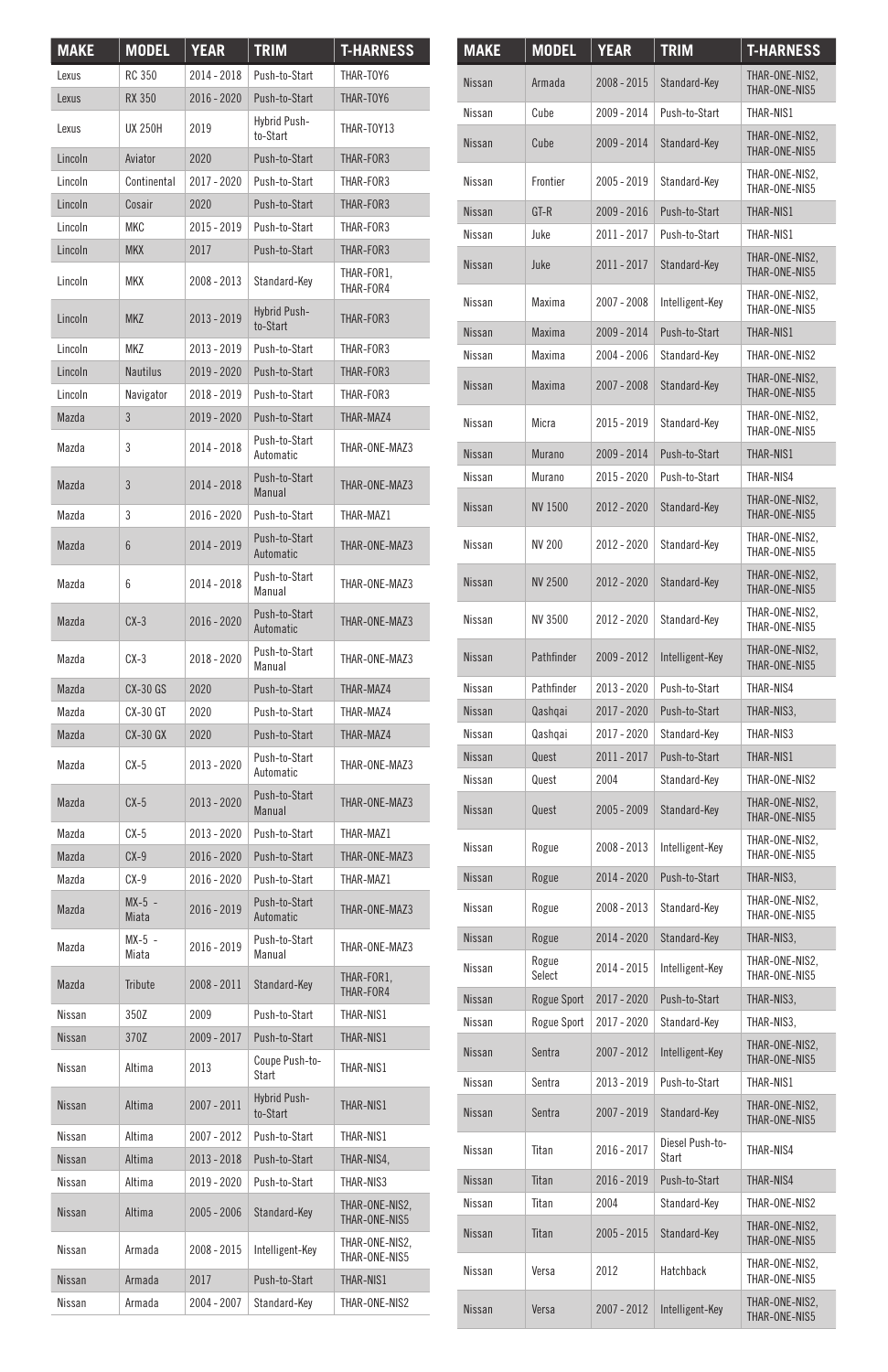| <b>MAKE</b> | <b>MODEL</b>  | <b>YEAR</b>   | <b>TRIM</b>                        | <b>T-HARNESS</b>                |
|-------------|---------------|---------------|------------------------------------|---------------------------------|
| Nissan      | Versa         | 2012 - 2017   | Sedan                              | THAR-ONE-NIS2,<br>THAR-ONF-NIS5 |
| Nissan      | Versa         | 2012 - 2017   | Sedan Push-to-<br>Start            | THAR-NIS1                       |
| Nissan      | Versa         | 2007 - 2011   | Standard-Key                       | THAR-ONE-NIS2,<br>THAR-ONE-NIS5 |
| Nissan      | Versa Note    | 2014 - 2019   | Push-to-Start                      | THAR-NIS1                       |
| Nissan      | Versa Note    | 2014 - 2018   | Standard-Key                       | THAR-ONE-NIS2,<br>THAR-ONE-NIS5 |
| Nissan      | <b>XTerra</b> | 2005 - 2015   | Standard-Key                       | THAR-ONE-NIS2,<br>THAR-ONE-NIS5 |
| <b>RAM</b>  | 1500          | 2019 - 2020   | <b>Classic Gas</b><br>Standard-Key | THAR-CHR6                       |
| <b>RAM</b>  | 1500          | 2013 - 2017   | <b>Diesel</b>                      | THAR-CHR6                       |
| RAM         | 1500          | 2013 - 2018   | Diesel Push-to-<br>Start           | THAR-CHR6                       |
| <b>RAM</b>  | 1500          | 2018          | Diesel Stan-<br>dard-Key           | THAR-CHR6                       |
| RAM         | 1500          | 2018 - 2020   | Gas Push-to-<br>Start              | THAR-CHR6                       |
| <b>RAM</b>  | 1500          | 2018          | Gas Stan-<br>dard-Key              | THAR-CHR6                       |
| RAM         | 1500          | 2013 - 2017   | Push-to-Start                      | THAR-CHR6                       |
| <b>RAM</b>  | 1500          | 2010 - 2017   | Standard-Key                       | THAR-CHR4                       |
| RAM         | 2500          | 2010 - 2012   | Diesel                             | THAR-CHR4                       |
| <b>RAM</b>  | 2500          | 2013 - 2017   | <b>Diesel</b>                      | THAR-CHR6                       |
| <b>RAM</b>  | 2500          | 2013 - 2020   | Diesel Push-to-<br>Start           | THAR-CHR6                       |
| <b>RAM</b>  | 2500          | 2018          | Diesel Stan-<br>dard-Key           | THAR-CHR6                       |
| <b>RAM</b>  | 2500          | $2010 - 2012$ | Gas                                | THAR-CHR4                       |
| <b>RAM</b>  | 2500          | 2013 - 2017   | Gas                                | THAR-CHR6                       |
| <b>RAM</b>  | 2500          | 2013 - 2020   | Gas Push-to-<br>Start              | THAR-CHR6                       |
| <b>RAM</b>  | 2500          | 2018          | Gas Stan-<br>dard-Key              | THAR-CHR6                       |
| <b>RAM</b>  | 3500          | 2010 - 2012   | Diesel                             | THAR-CHR4                       |
| <b>RAM</b>  | 3500          | 2013 - 2017   | <b>Diesel</b>                      | THAR-CHR6                       |
| <b>RAM</b>  | 3500          | 2013 - 2020   | Diesel Push-to-<br>Start           | THAR-CHR6                       |
| <b>RAM</b>  | 3500          | 2018          | Diesel Stan-<br>dard-Key           | THAR-CHR6                       |
| <b>RAM</b>  | 3500          | $2010 - 2012$ | Gas                                | THAR-CHR4                       |
| <b>RAM</b>  | 3500          | 2013 - 2017   | Gas                                | THAR-CHR6                       |
| <b>RAM</b>  | 3500          | 2013 - 2020   | Gas Push-to-<br>Start              | THAR-CHR6                       |
| <b>RAM</b>  | 3500          | 2018          | Gas Stan-<br>dard-Key              | THAR-CHR6                       |
| RAM         | 4500          | 2010 - 2012   | Diesel                             | THAR-CHR4                       |
| <b>RAM</b>  | 4500          | 2013 - 2017   | Diesel                             | THAR-CHR6                       |
| RAM         | 4500          | 2013 - 2019   | Diesel Push-to-<br>Start           | THAR-CHR6                       |
| <b>RAM</b>  | 4500          | 2018          | Diesel Stan-<br>dard-Key           | THAR-CHR6                       |
| RAM         | 4500          | 2010 - 2012   | Gas                                | THAR-CHR4                       |
| <b>RAM</b>  | 4500          | 2013 - 2017   | Gas                                | THAR-CHR6                       |
| RAM         | 4500          | 2013 - 2019   | Gas Push-to-<br>Start              | THAR-CHR6                       |
| <b>RAM</b>  | 4500          | 2018          | Gas Stan-<br>dard-Key              | THAR-CHR6                       |
| RAM         | 5500          | 2010 - 2012   | Diesel                             | THAR-CHR4                       |
| <b>RAM</b>  | 5500          | 2018          | Diesel Stan-<br>dard-Key           | THAR-CHR6                       |

| <b>MAKE</b> | MODEL              | YEAR        | <u>TRIM</u>                     | <b>T-HARNESS</b>                |
|-------------|--------------------|-------------|---------------------------------|---------------------------------|
| RAM         | 5500               | 2018        | Gas Stan-<br>dard-Key           | THAR-CHR6                       |
| <b>RAM</b>  | CV                 | 2010 - 2015 | Gas                             | THAR-CHR4                       |
| Scion       | IA                 | 2016        | Push-to-Start                   | THAR-MAZ1                       |
| Scion       | iM                 | 2016        | Standard-Key                    | THAR-ONE-TOY3,<br>THAR-ONE-TOY8 |
| Scion       | iQ                 | 2012 - 2015 | Standard-Key                    | THAR-ONE-TOY1                   |
| Scion       | tC                 | 2011 - 2016 | Standard-Key                    | THAR-ONE-TOY1                   |
| Scion       | хB                 | 2008 - 2015 | Standard-Key                    | THAR-ONE-TOY1                   |
| Scion       | xD                 | 2011 - 2014 | Standard-Key                    | THAR-ONE-TOY2                   |
| Subaru      | Ascent             | 2019 - 2020 | Standard-Key                    | THAR-ONE-SUB1                   |
| Subaru      | Crosstrek          | 2016 - 2020 | Standard-Key                    | THAR-ONE-SUB1                   |
| Subaru      | Forester           | 2014 - 2020 | Standard-Key                    | THAR-ONE-SUB1                   |
| Subaru      | <b>Forester XT</b> | 2014 - 2018 | Standard-Key                    | THAR-ONE-SUB1                   |
| Subaru      | Impreza            | 2012 - 2020 | Standard-Key                    | THAR-ONE-SUB1                   |
| Subaru      | Legacy             | 2015 - 2019 | Standard-Key                    | THAR-ONE-SUB1                   |
| Subaru      | Outback            | 2015 - 2019 | Standard-Key                    | THAR-ONE-SUB1                   |
| Subaru      | <b>WRX</b>         | 2015 - 2020 | Standard-Key                    | THAR-ONE-SUB1                   |
| Subaru      | <b>WRX STi</b>     | 2015 - 2020 | Standard-Key                    | THAR-ONE-SUB1                   |
| Subaru      | XV<br>Crosstrek    | 2013 - 2017 | Standard-Key                    | THAR-ONE-SUB1                   |
| Suzuki      | Equator            | 2009 - 2011 | Standard-Key                    | THAR-ONE-NIS2,<br>THAR-ONE-NIS5 |
| Toyota      | 4Runner            | 2020        | Push-to-Start                   | THAR-TOY6                       |
| Toyota      | 4Runner            | 2003 - 2009 | Standard-Kev                    | THAR-ONE-TOY1                   |
| Toyota      | 4Runner            | 2010 - 2019 | Standard-Key                    | THAR-ONE-TOY1,<br>THAR-ONE-TOY9 |
| Toyota      | Avalon             | 2013 - 2018 | Push-to-Start                   | THAR-TOY6                       |
| Toyota      | Avalon             | 2019        | Push-to-Start                   | THAR-TOY13                      |
| Toyota      | Avalon             | 1995 - 2012 | Standard-Key                    | THAR-ONE-TOY1                   |
| Toyota      | C-HR               | 2018 - 2020 | H-Key                           | THAR-ONE-TOY11                  |
| Toyota      | C-HR               | 2018 - 2020 | Push-to-Start                   | THAR-TOY6                       |
| Toyota      | C-HR (Euro)        | 2016 - 2020 | <b>Hybrid Push-</b><br>to-Start | THAR-TOY6                       |
| Toyota      | Camry              | 2010 - 2011 | G-Key                           | THAR-ONE-TOY2                   |
| Toyota      | Camry              | 2012 - 2014 | G-Key                           | THAR-ONE-TOY2,<br>THAR-ONE-TOY4 |
| Toyota      | Camry              | 2015 - 2017 | H-Key                           | THAR-ONE-TOY2,<br>THAR-ONE-TOY4 |
| Toyota      | Camry              | 2012 - 2017 | Hybrid Push-<br>to-Start        | THAR-TOY6                       |
| Toyota      | Camry              | 2018 - 2020 | Hybrid Push-<br>to-Start        | THAR-TOY13                      |
| Toyota      | Camry              | 2012 - 2017 | Push-to-Start                   | THAR-TOY6                       |
| Toyota      | Camry              | 2018 - 2020 | Push-to-Start                   | THAR-TOY13                      |
| Toyota      | Camry              | 2018 - 2020 | Standard-Key                    | THAR-ONE-TOY12                  |
| Toyota      | Corolla            | 2010 - 2013 | G-Key                           | THAR-ONE-TOY1                   |
| Toyota      | Corolla            | 2014 - 2019 | H-Key                           | THAR-ONE-TOY3,<br>THAR-ONE-TOY8 |
| Toyota      | Corolla            | 2020        | H-Key                           | THAR-ONE-TOY12                  |
| Toyota      | Corolla            | 2019 - 2020 | Hatchback Push-<br>to-Start     | THAR-TOY13                      |
| Toyota      | Corolla            | 2020        | Hybrid Push-<br>to-Start        | THAR-TOY13                      |
| Toyota      | Corolla            | 2014 - 2019 | Push-to-Start                   | THAR-TOY6                       |
| Toyota      | Corolla            | 2020        | Push-to-Start                   | THAR-TOY13                      |
| Toyota      | Corolla            | 2009 - 2010 | Standard-Key                    | THAR-ONE-TOY1                   |
| Toyota      | Corolla IM         | 2017 - 2018 | Standard-Key                    | THAR-ONE-TOY3,<br>THAR-ONE-TOY8 |
| Toyota      | FJ Cruiser         | 2010 - 2014 | G-Key                           | THAR-ONE-TOY1                   |